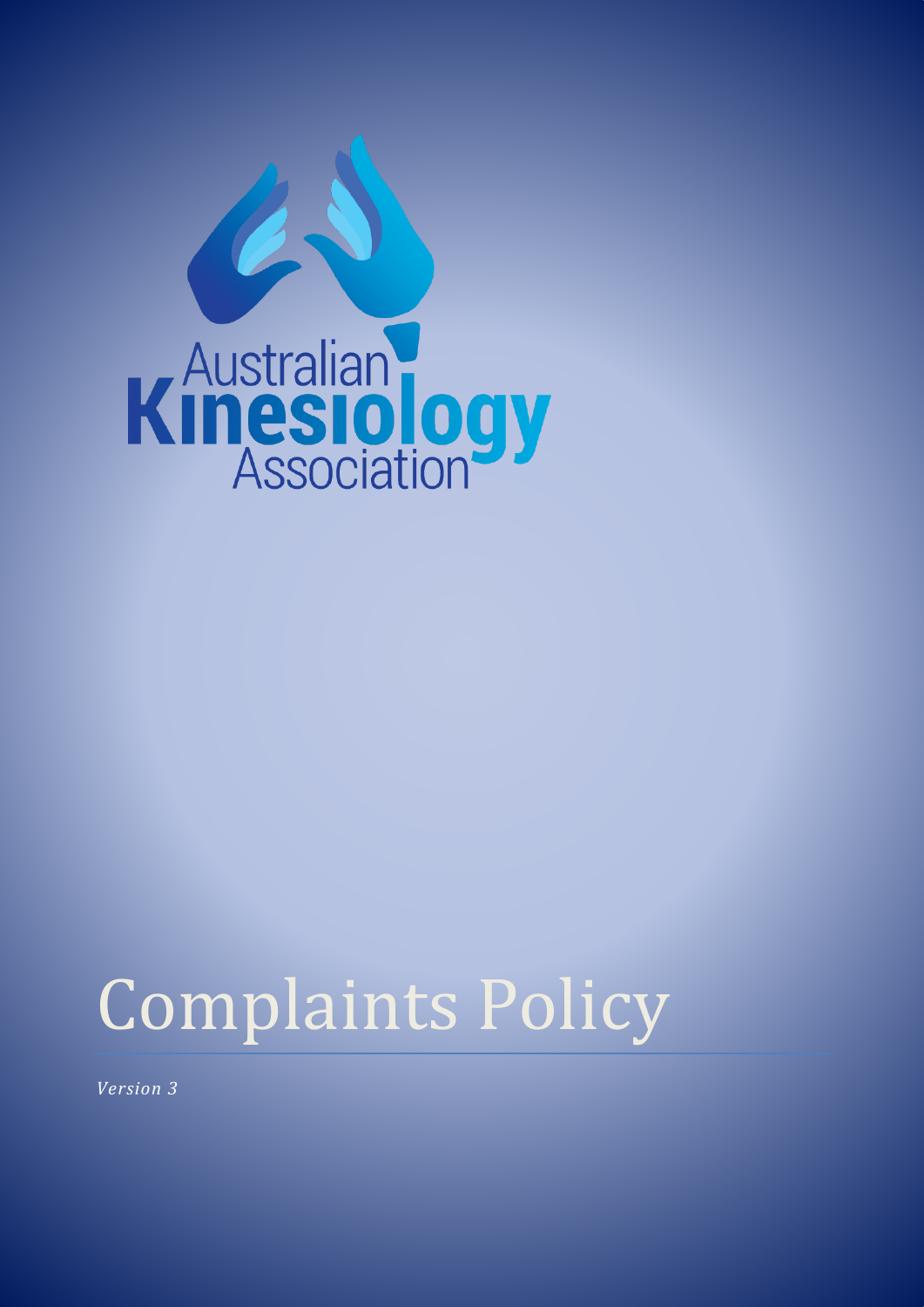

# **AUSTRALIAN KINESIOLOGY ASSOCIATION INC.**

**Administration Office:** PO Box 233, Kerrimuir VIC 3129 Australia

**Ph:** 03 9898 7406 **Email:** enquiries@aka.asn.au

**Australian Kinesiology Association** 

ABN: 31 074 034 709  $\_$  ,  $\_$  ,  $\_$  ,  $\_$  ,  $\_$  ,  $\_$  ,  $\_$  ,  $\_$  ,  $\_$  ,  $\_$  ,  $\_$  ,  $\_$  ,  $\_$  ,  $\_$  ,  $\_$  ,  $\_$  ,  $\_$  ,  $\_$  ,  $\_$  ,  $\_$  ,  $\_$  ,  $\_$  ,  $\_$  ,  $\_$  ,  $\_$  ,  $\_$  ,  $\_$  ,  $\_$  ,  $\_$  ,  $\_$  ,  $\_$  ,  $\_$  ,  $\_$  ,  $\_$  ,  $\_$  ,  $\_$  ,  $\_$  ,

# *Review and Evaluation Controls*

A Document Revision & Version Control Record holds details of all edits to the document. Revisions are made to reflect new or updated business requirements, methods or legislation and/or improved quality practices. The Revision Record indicates all revisions (edits) to the latest version of the document. General formatting and styling is not considered a part of revision.

The following "Conditions of Use" apply to the Document Revision & Version Control Record:

- 1) Revisions are made by replacing applicable sections
- 2) Each revised section is identified by a revision number and the date of revision
- 3) After 5 revisions to any version, or where a revision includes a major portion of the document (more than 20%), the document is to be re-issued with a new version number. Version 1 and all subsequent versions and revisions must remain part of this document.

| <b>Version</b>  | <b>Version</b><br><b>Date</b> | <b>Document</b><br>Writer/s                |                |                                                                         |                           | <b>AKAMC</b><br>Ratification<br><b>Date</b>                                                                                                 |  |  |
|-----------------|-------------------------------|--------------------------------------------|----------------|-------------------------------------------------------------------------|---------------------------|---------------------------------------------------------------------------------------------------------------------------------------------|--|--|
| $\mathbf{2}$    | 01/09/2020                    | <b>AKA Management Committee 2019 -2020</b> |                |                                                                         |                           |                                                                                                                                             |  |  |
|                 |                               |                                            |                |                                                                         |                           |                                                                                                                                             |  |  |
| <b>Revision</b> | <b>Revision</b>               | <b>Revision</b>                            | <b>Version</b> | <b>Revision</b>                                                         | <b>Revised</b>            | <b>AKAMC</b>                                                                                                                                |  |  |
| No.             | <b>Date</b>                   | sections                                   | No.            | <b>Description</b>                                                      | By & Dated                | Ratification                                                                                                                                |  |  |
| $\mathbf{1}$    | 1/09/2020                     | <b>All</b>                                 | V2             | <b>Include trainers and</b><br>instructors as in scope of<br>the policy | Jenne Burns<br>01/09/2020 | Date<br>Policy is<br>currently<br>being<br>reviewed by<br>the AKA<br>Management<br>Committee,<br>an update<br>will be<br>published<br>soon. |  |  |
|                 |                               |                                            |                |                                                                         |                           |                                                                                                                                             |  |  |

4) Each new version cancels and replaces all previous versions and revisions.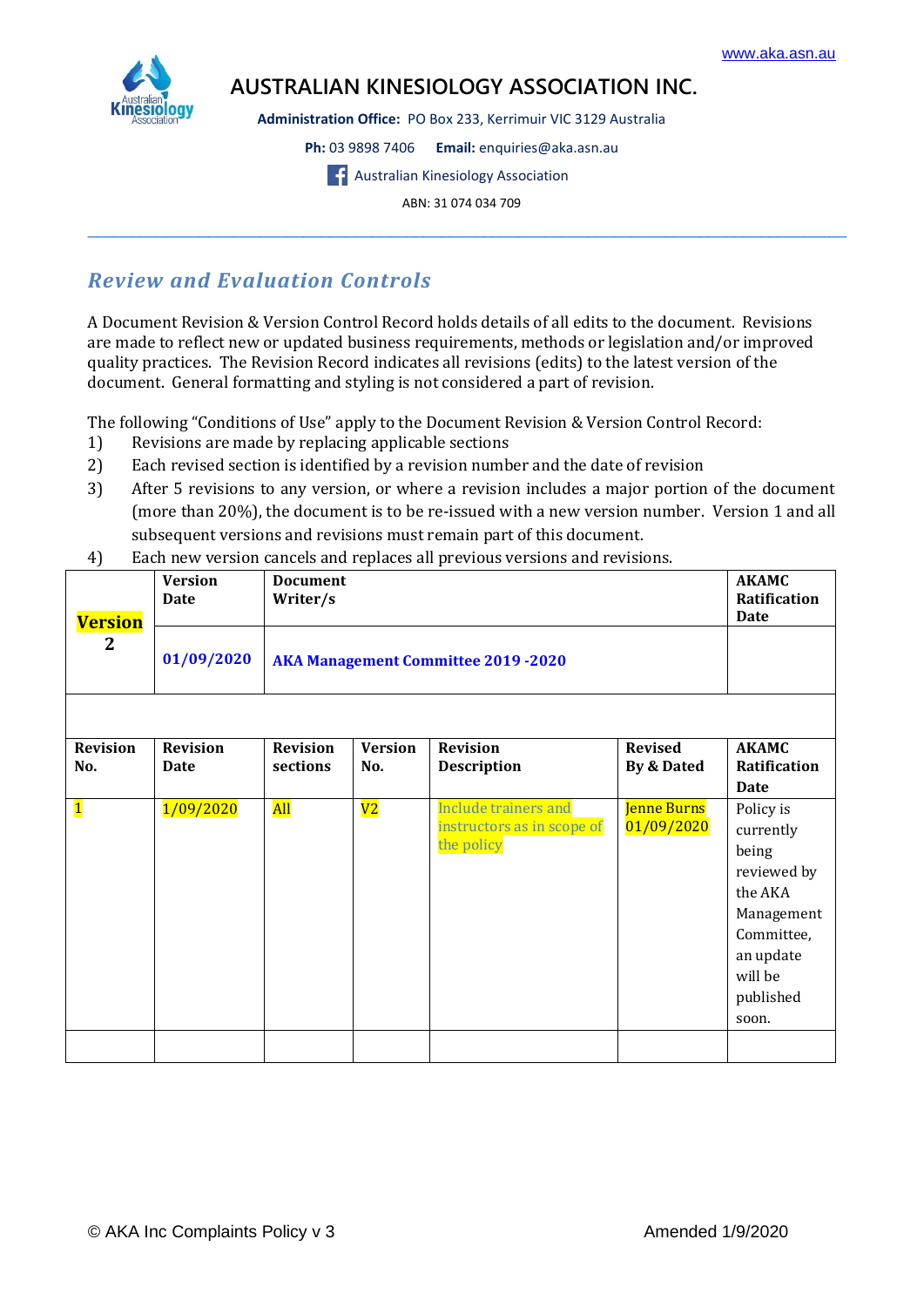# **Table of Contents**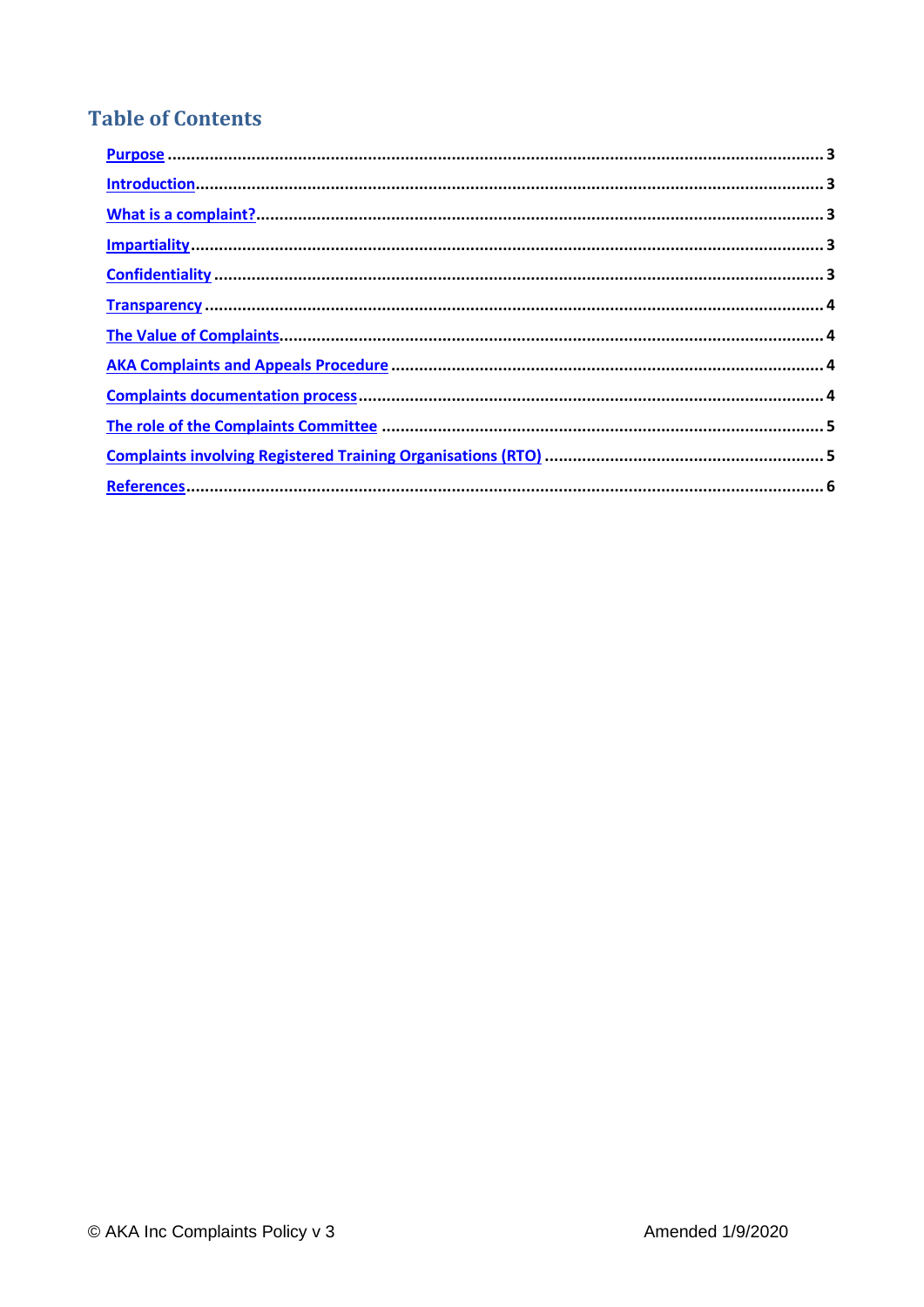#### <span id="page-3-0"></span>**Purpose**

The purpose of this document is to outline the Complaints and Appeals Policy and Procedures of the AKA as defined in the AKA Bylaws V2.1

#### <span id="page-3-1"></span>**Introduction**

The Australian Kinesiology Association (AKA) is committed to leading the industry in best practice management and administration. As such, it upholds the philosophy of the Better Practice Guide to Complaint Handling<sub>1</sub> which describes the five elements of effective complaint handling. The AKA complaints Policy is also informed by the NSW Health Complaint Policy<sub>2</sub>

- **Culture:** Organisations must value complaints as a means of strengthening their administration and improving their relations with the public.
- **Principles:** An effective complaint handling system must be modelled on the principles of fairness, accessibility, responsiveness, efficiency and integration.
- People: Complaint handling staff must be skilled and professional.
- **Process:** The seven stages of complaint handling acknowledgment, assessment, planning, investigation, response, review, and consideration of systemic issues - should be clearly outlined.
- **Analysis:** Information about complaints should be examined as part of a continuous process of organisational review and improvement.

#### <span id="page-3-2"></span>**What is a complaint?**

A complaint is:

- an expression of dissatisfaction with a service offered or provided, or
- a concern that provides feedback regarding some aspect of the service that identifies issues requiring a response.

A complaint may be about policies, procedures, practitioner conduct and provision of information quality of communication or service, or access to and promptness of a service, including provision of kinesiology training.

This broad definition of a complaint underpins the value of a consumer-focused service where the flow of feedback serves to identify system failures or practitioner and instructor/trainer issues that require attention.

A complainant must be treated fairly. Fairness rests on three qualities - **impartiality**, **confidentiality** and **transparency**.

#### <span id="page-3-3"></span>**Impartiality**

Impartial investigation is vital to the credibility and success of a complaint handling system. Complaint handling staff should not be defensive about their organisation's management. Nor should a complainant be obliged to prove they are right or the agency is wrong. A complaint should be treated on its merits, with an open mind and without prejudice arising from any previous contact between the complainant and the agency.

#### <span id="page-3-4"></span>**Confidentiality**

Complainants have a right to expect that their privacy will be respected and their complaint will be investigated in confidentiality and courtesy and remains within the stated Complaints Handling Process.

The collection, storage, use of and disclosure of personal information obtained in the complaint handling must comply with the Australian Privacy Principals (Privacy Act 1988). Both the complainant and the complainee may be able to view responses from the other party (refer to Rule 5.8c (iv) of the AKA constitution).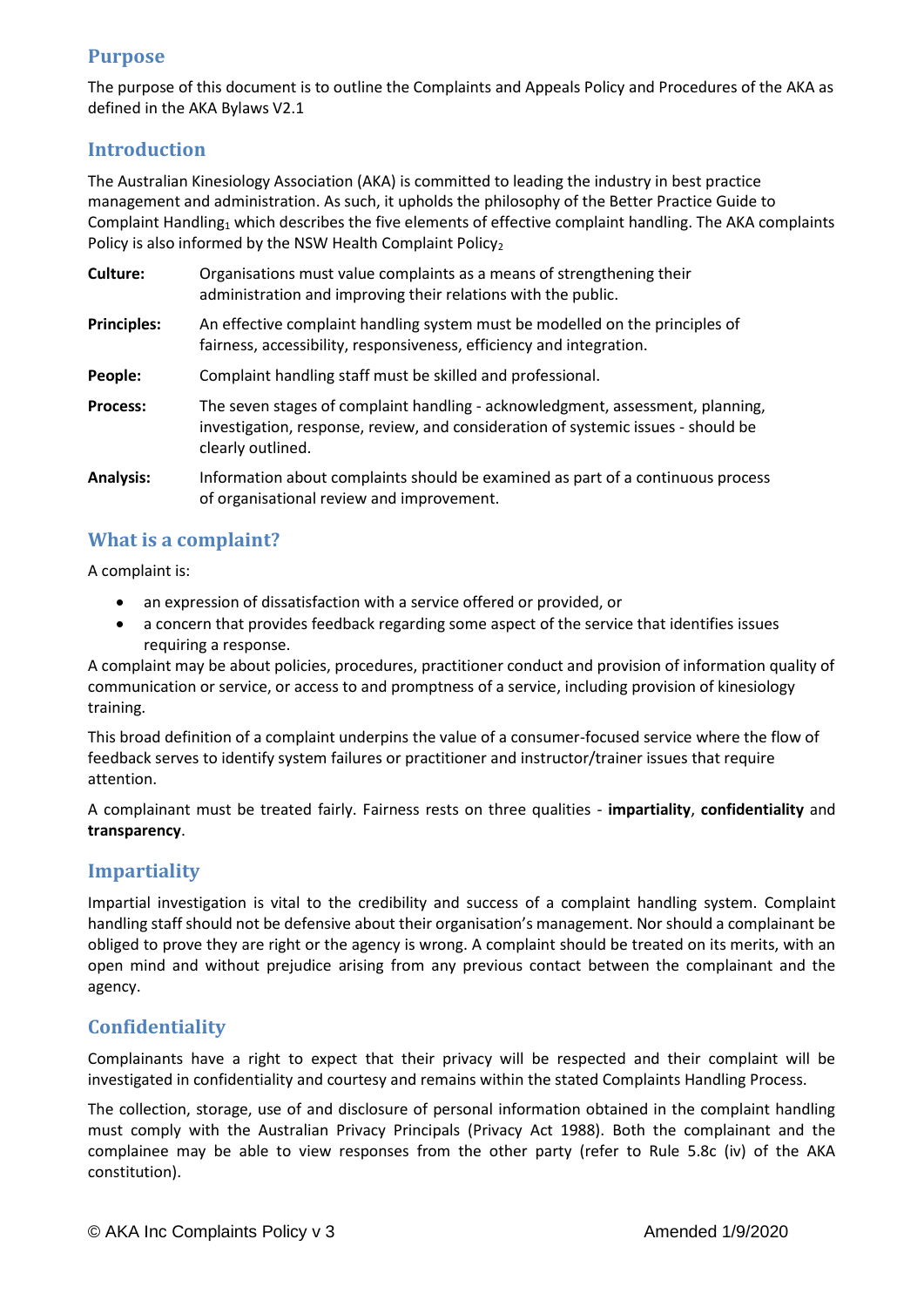#### <span id="page-4-0"></span>**Transparency**

A complainant is entitled to know how a complaint will be handled and the outcome of the investigation. An agency's complaint procedures should ensure that:

- at the time of making a complaint, complainants are advised of the steps in the complaint process and expected timeliness standards for handling the complaint
- a complaint reference number is given to each complainant, preferably with the name of a contact person
- a report on progress is provided if a complaint is not resolved promptly.

This is an effective customer-centred resolution process where everyone involved can focus on arriving at a satisfactory outcome.

# <span id="page-4-1"></span>**The Value of Complaints**

Effective complaint handling offers many practical benefits. Complaints deliver direct information from kinesiology clients and AKA practitioner members about faulty decisions, poor practice delivery and defective programs. This includes complaints from members in relation to inappropriate or unprofessional training, or inappropriate or unprofessional behaviour of trainers and instructors.

The AKA aims to use this information in several ways:

- 1. To provide a suitable resolution to a complainant: A person who has been disadvantaged by poor practice or training should be given a remedy that will deal fully and finally with the problem.
- 2. To maintain good relations with the public and build client loyalty: Public support should be important to all kinesiologists. Improved client support will be reflected in better interaction between our kinesiology industry, practitioners, clients, instructors, trainers and students.
- 3. To evaluate and improve our services: Complaints should be used to repair weaknesses in the association, by highlighting areas for improvement in our services and all dealings with members and the public.
- 4. To inform decision making about future service delivery: In order to plan ahead, complaints help an industry see what is needed and how to make systems work more effectively. Complaint information is a valuable resource for evaluating possible strengths and weaknesses in programs, services and training.
- 5. Complaint analysis is part of the continuous review and improvement of the association.

# <span id="page-4-2"></span>**AKA Complaints and Appeals Procedure**

The AKA will document and implement policies and procedures for dealing with complaints and appeals as required. These policies and procedures must ensure that:

- All parties have the right to have an independent support person to assist them in this process.
- Each complaint and appeal is recorded in writing;
- Each complaint and appeal is heard by an independent person or panel; and
- Each complainee or appellant has an opportunity to formally present his or her case; and
- All parties are given a written statement of the complaint or appeal outcomes.
- In the event that a complaint is found to be substantiated the AKA Management Committee will respond as appropriate including any disciplinary actions if necessary.
- The Complaints Committee endeavours to facilitate the resolution of issues between all parties.

#### <span id="page-4-3"></span>**Complaints documentation process**

- 1. All complaints must be lodged using the official AKA Complaint Form.
- 2. The Complaint will be registered on the 'Complaints Register';
- 3. Complaints are heard by an independent person or panel; with each party being able to present his or her case;
- 4. The outcome of the complaint is recorded in writing;
- 5. Each party is given a written statement of the outcome including reasons for the decision.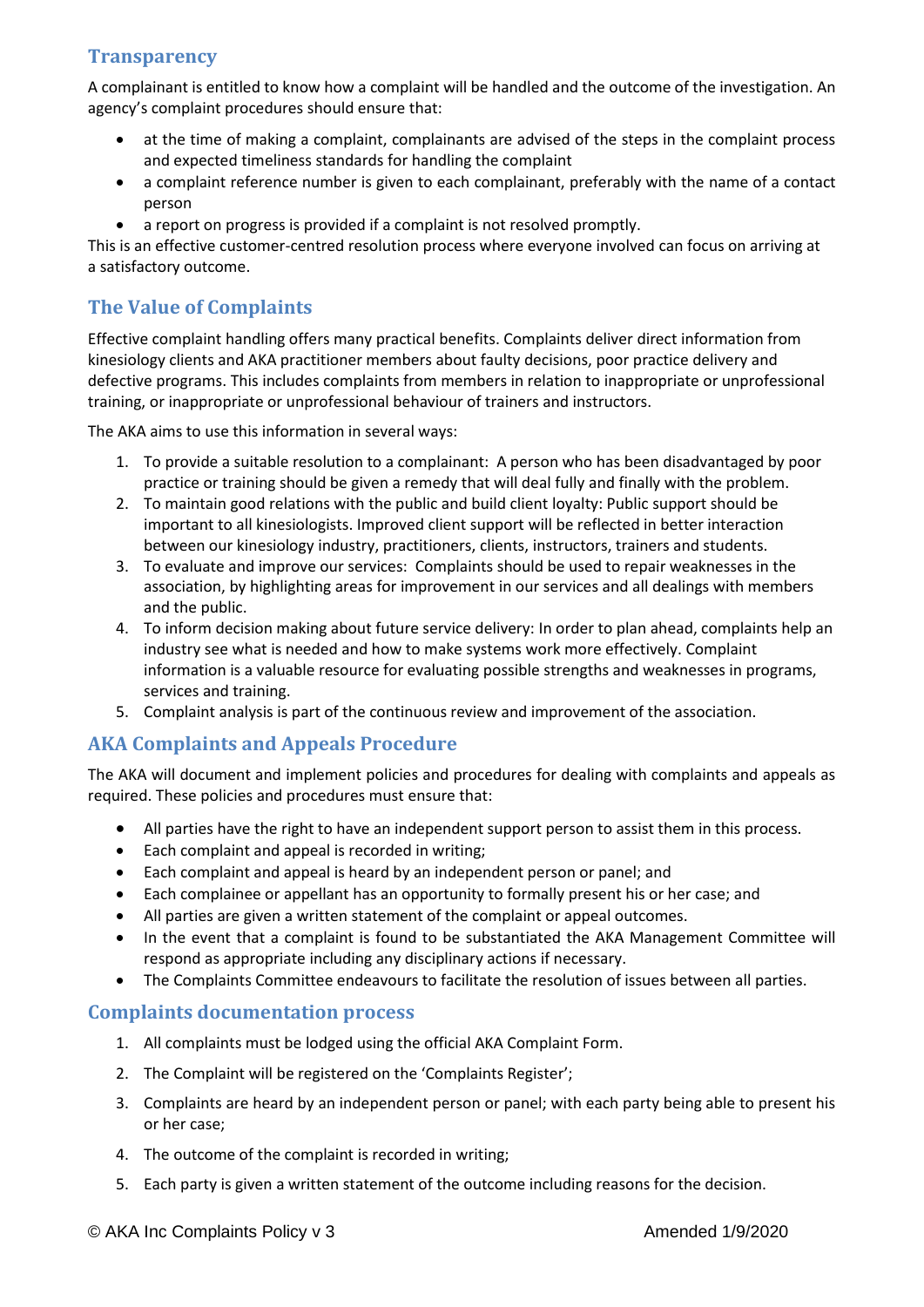- 6. Either party may appeal the decision in writing to the Management Committee.
- 7. Both the complainant and the complainee may be able to view responses from the other party at the discretion of the committee (refer to Rule 5.8c (iv) of the constitution).
- 8. The Committee may ask to view any current or previous correspondence between parties in relation to the complaint.

### <span id="page-5-0"></span>**The role of the Complaints Committee**

The roles of the Complaints Committee is outlined below as per the AKA Bylaws v2.1

The Australian Kinesiology Association Complaints Committee is a sub-Committee of the Management Committee. The AKA Complaints Committee will implement and action the process relating to complaints including the following:

- (a) All complaints must be lodged in writing to the AKA office.
- (b) The AKA Complaints Committee must follow the current AKA procedure for dealing with complaints as per the AKA Complaints Procedure.
- (c) The AKA Complaints Committee will follow the process outlined in the Complaints and Appeals Policy ratified by the Management Committee subject to Rule 5.8 (c) (iv) of the Rules of the AKA Inc.
- (d) A confidential report will be made from the AKA Complaints Committee as necessary for review by the Management Committee. The minimum reporting standard is annually.
- (e) The AKA Complaints Committee will maintain appropriate documentation and other records of issues managed, while maintaining security, privacy and confidentiality of personal and organisational details, unless required to be released by law.
- (f) The AKA Complaints Committee will maintain a central register of complaints and details of enquiries relating to ethical issues referred from the administration office.
- (g) The AKA Complaints Committee will require all complaints and other referred ethical issues to be provided in written form.
- (h) In the event that a written complaint involves a trainer or instructor, the modality representative of that instructor or course author will be invited to be actively involved in the resolution process.
- (i) In relation to the outcome of the complaint, whatever action the AKA decides to take against the Member may not necessarily be shared with the complainant.

If a complaint cannot be resolved between the involved parties, the nominated person from the AKA Complaints Committee will attempt to seek resolution. The Complaints Committee will hear the relevant issues from all parties, ensuring that all parties are aware of the nature of the dispute. The role of the Complaints Committee includes:

- To facilitate a fair, accessible and visible process that is responsive to the needs of all parties.
- To ensure this process is accountable and recorded appropriately.
- To ensure constructive action is taken to eliminate the root cause or causes of the complaint and to improve the quality of industry processes.
- Where in relation to a trainer or instructor of an organisation, to communicate with that organisation and work together towards a satisfactory resolution.
- To ensure all parties involved in the dispute are informed, consulted and given appropriate time to consider the dispute.

# <span id="page-5-1"></span>**Complaints involving Registered Training Organisations (RTO)**

When an AKA member contacts the AKA regarding a complaint involving a trainer or staff of an RTO, the complainant is also required to:

1. Register their complaint with the Complaints person for that RTO.